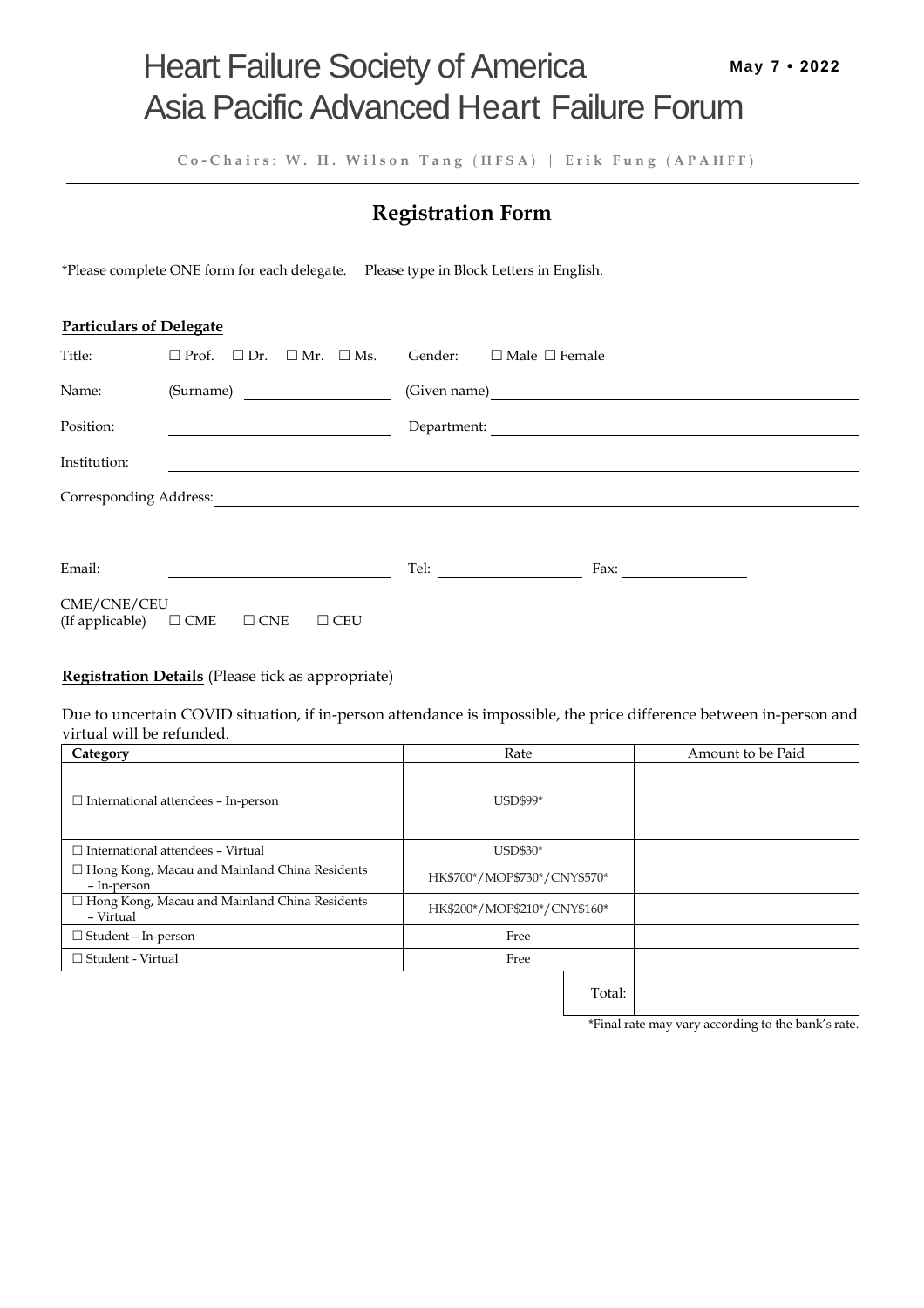## **Payment**

| "The Chinese University of Hong Kong".                                           |  |       |                     |  |  |  |  |  |  |
|----------------------------------------------------------------------------------|--|-------|---------------------|--|--|--|--|--|--|
| $\Box$ Please debit my credit card (USD/HKD/CNY/MOP) : $\Box$ Visa $\Box$ Master |  |       |                     |  |  |  |  |  |  |
|                                                                                  |  |       | Name of Cardholder: |  |  |  |  |  |  |
|                                                                                  |  |       |                     |  |  |  |  |  |  |
|                                                                                  |  | Date: |                     |  |  |  |  |  |  |